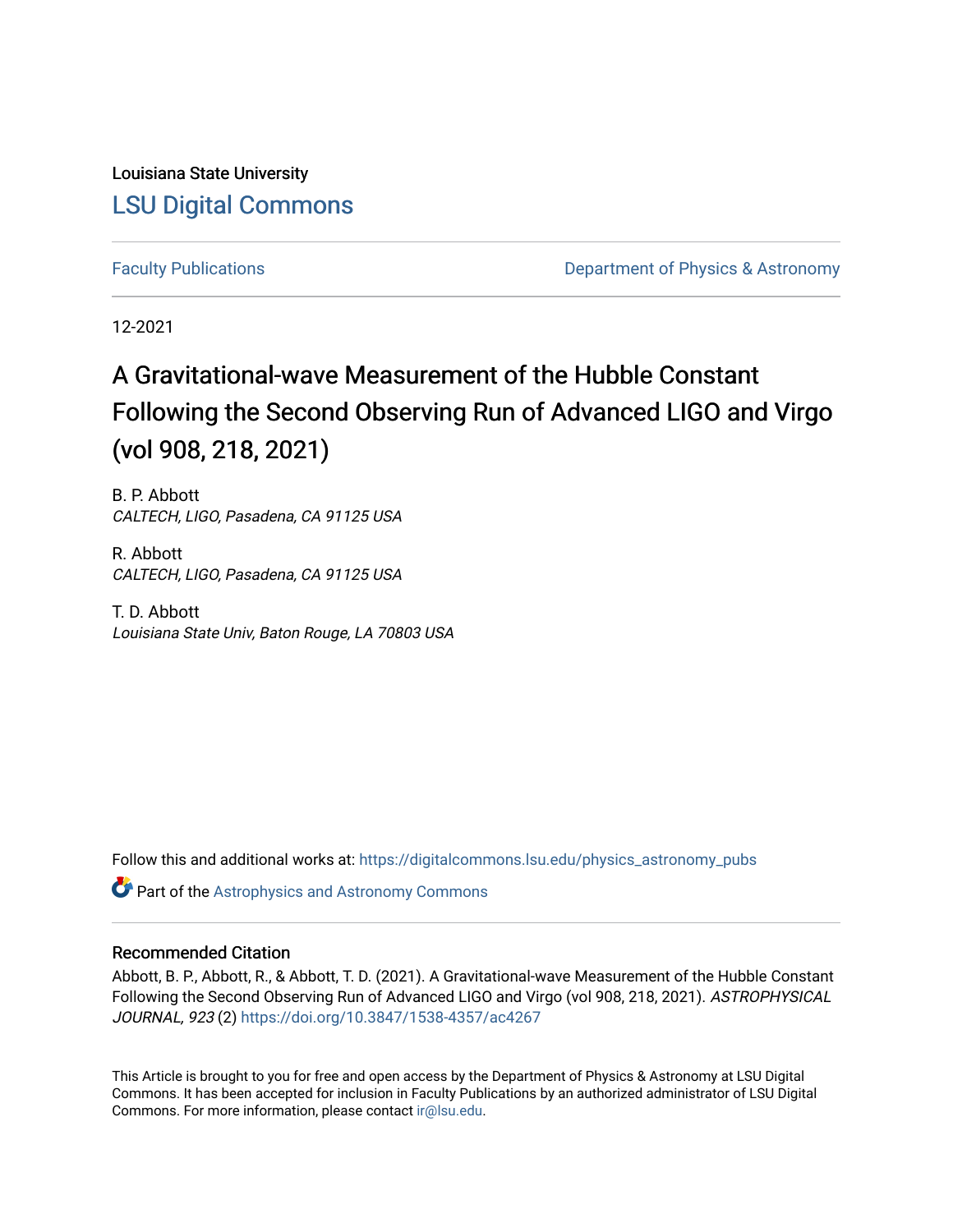

# Erratum: "A Gravitational-wave Measurement of the Hubble Constant Following the Second Observing Run of Advanced LIGO and Virgo" (2021, ApJ, 909, 218)

B. P. Abbott<sup>1</sup>, R. Abbott<sup>1</sup>, T. D. Abbott<sup>2</sup>, S. Abraham<sup>3</sup>, F. Acernese<sup>4,5</sup>, K. Ackley<sup>6</sup>, C. Adams<sup>7</sup>, R. X. Adhikari<sup>1</sup>, V. B. Adya<sup>8</sup>, C. Affeldt<sup>9,10</sup>, M. Agathos<sup>11,12</sup>, K. Agatsuma<sup>13</sup>, N. Aggarwal<sup>14</sup>, O. D. Aguiar<sup>15</sup>, L. Aiello<sup>16,17</sup>, A. Ain<sup>3</sup>, P. Ajith<sup>18</sup>, G. Allen<sup>1</sup><br>A. Allocca<sup>20,21</sup>, M. A. Aloy<sup>22</sup>, P. A. Altin<sup>8</sup>, A. Amato<sup>23</sup>, S. Anand<sup>1</sup>, S. V. Angelova<sup>25</sup>, S. Antier<sup>26</sup>, S. Appert<sup>1</sup>, K. Arai<sup>1</sup>, M. C. Araya<sup>1</sup>, J. S. Areeda<sup>27</sup>, M. Arène<sup>26</sup>, N. Arnaud<sup>28,29</sup>, S. M. Aronson<sup>30</sup><br>K. G. Arun<sup>31</sup>, S. Ascenzi<sup>16,32</sup>, G. Ashton<sup>6</sup>, S. M. Aston<sup>7</sup>, P. Astone<sup>3</sup> P. T. Baker<sup>39</sup>, F. Baldaccini<sup>40,41</sup>, G. Ballardin<sup>29</sup>, S. W. Ballmer<sup>42</sup>, A. Bals<sup>35</sup>, S. Banagiri<sup>43</sup>, J. C. Barayoga<sup>1</sup>, C. Barbieri<sup>44,45</sup> S. E. Barclay<sup>46</sup>, B. C. Barish<sup>1</sup>, D. Barker<sup>47</sup>, K. Barkett<sup>48</sup>, S. Barnum<sup>14</sup>, F. Barone<sup>5,49</sup>, B. Barr<sup>46</sup>, L. Barsotti<sup>14</sup>, M. Barsuglia<sup>26</sup>, S. E. Barcay , B. C. Barsh, D. Barker , K. Barkett , S. Barnum , F. Barone , B. Barr , L. Barsout , M. Barsugna<br>D. Barta<sup>50</sup>, J. Bartlett<sup>47</sup>, I. Bartos<sup>30</sup>, R. Bassiri<sup>51</sup>, A. Basti<sup>20,21</sup>, M. Bawaj<sup>41,52</sup>, J. C. Bayley<sup></sup> S. A. Bilgili<sup>39</sup>, G. Billingsley<sup>1</sup>, R. Birney<sup>25</sup>, O. Birnholtz<sup>62</sup>, S. Biscans<sup>1,14</sup>, M. Bischi<sup>63,64</sup>, S. Biscoveanu<sup>14</sup>, A. Bisht<sup>10</sup>, M. Bitossi<sup>21,29</sup>, M. A. Bizouard<sup>65</sup>, J. K. Blackburn<sup>1</sup>, J. Blackman<sup>48</sup>, C. D. Blair<sup>7</sup>, D. G. Blair<sup>66</sup>, R. M. Blair<sup>47</sup>, S. Bloemen<sup>67</sup>, F. Bobba<sup>68,69</sup>, N. Bode<sup>9,10</sup>, M. Boer<sup>65</sup>, Y. Boetzel<sup>70</sup>, G. Boggaert<sup>65</sup>, F R. Bork<sup>1</sup>, V. Boschi<sup>29</sup>, S. Bose<sup>3</sup>, V. Bossilkov<sup>66</sup>, J. Bosveld<sup>66</sup>, Y. Bouffanais<sup>53,54</sup>, A. Bozzi<sup>29</sup>, C. Bradaschia<sup>21</sup>, P. R. Brady<sup>24</sup>, A. Bramley<sup>7</sup>, M. Branchesi<sup>16,17</sup>, J. E. Brau<sup>72</sup>, M. Breschi<sup>11</sup>, T. Briant<sup>73</sup>, J. H. Briggs<sup>46</sup>, F. Brighenti<sup>63,64</sup>, A. Brillet<sup>65</sup>,<br>M. Brinkmann<sup>9,10</sup>, P. Brockill<sup>24</sup>, A. F. Brooks<sup>1</sup>, J. Brooks<sup>29</sup>, D. D. Brown<sup>57</sup> Fr. J. Buten , A. Buonamo , D. Buskutte , C. Buy , R. L. Byer , M. Cabero , L. Cadonatt , G. Cagnon ,<br>C. Cahillane<sup>1</sup>, J. Calderón Bustillo<sup>6</sup>, T. A. Callister<sup>1</sup>, E. Calloni<sup>5,80</sup>, J. B. Camp<sup>81</sup>, W. A. Campbell<sup>6</sup>, M. C E. Chassande-Mottin<sup>26</sup>, D. Chatterjee<sup>24</sup>, M. Chaturvedi<sup>60</sup>, B. D. Cheeseboro<sup>39</sup>, H. Y. Chen<sup>93</sup>, X. Chen<sup>66</sup>, Y. Chen<sup>48</sup>, H.-P. Cheng<sup>30</sup>, E. Chassance From (B. Chanterjee, F. Charles 1, B. D. Checkooloon, F. F. Charles 1, A. Chennel, F. Chennel, F. Chennel, C. K. Chennel, H. Y. Chia<sup>30</sup>, H. Y. Chia<sup>30</sup>, F. Chiadini<sup>69,95</sup>, A. Chincarini<sup>59</sup>, A. Chinamin<sup>59</sup> F. Cipriano<sup>1</sup>, A. Chone<sup>1</sup>, F. Ciana<sup>1</sup>, J. A. Clark<sup>1</sup>, F. Cleanwater 1, F. Cleva<sup>1</sup>, E. Coccia<sup>1</sup>, F. F. Condation<sup>1</sup>, D. Conen<sup>13</sup>,<br>M. Colleoni<sup>101</sup>, C. G. Collette<sup>102</sup>, C. Collins<sup>13</sup>, M. Colpi<sup>44,45</sup>, L. R. Cominsk T. D. Creighton<sup>108</sup>, J. Cripe<sup>2</sup>, M. Croquette<sup>73</sup>, S. G. Crowder<sup>109</sup>, T. J. Cullen<sup>2</sup>, A. Cumming<sup>46</sup>, L. Cunningham<sup>46</sup>, E. Cuoco<sup>29</sup>, T. Dal Canton<sup>81</sup>, G. Dálya<sup>110</sup>, B. D'Angelo<sup>59,82</sup>, S. L. Danilishin<sup>9,10</sup>, S. D'Antonio<sup>32</sup>, K. Danzmann<sup>9,10</sup>, A. Dasgupta<sup>111</sup>, C. F. Da Silva Costa<sup>30</sup>, L. E. H. Datrier<sup>46</sup>, V. Dattilo<sup>29</sup>, I. Dave<sup>60</sup>, M. Davier<sup>2</sup> C. F. Da Silva Costa , L. E. H. Datter , V. Dattilo , I. Dave , M. Daver , D. Davis , E. J. Daw , D. DeBra<sup>-1</sup>,<br>M. Deenadayalan<sup>3</sup>, J. Degallaix<sup>23</sup>, M. De Laurentis<sup>5,80</sup>, S. Deléglise<sup>73</sup>, W. Del Pozzo<sup>20,21</sup>, L. M. DeM J.-G. Ducoin<sup>28</sup>, P. Dupej<sup>46</sup>, O. Durante<sup>68,69</sup>, S. E. Dwyer<sup>47</sup>, P. J. Easter<sup>6</sup>, G. Eddolls<sup>46</sup>, T. B. Edo<sup>112</sup>, A. Effler<sup>7</sup>, P. Ehrens<sup>1</sup>, J. Eichholz<sup>8</sup>, S. S. Eikenberry<sup>30</sup>, M. Eisenmann<sup>34</sup>, R. A. Eisenstein<sup>14</sup>, L. Errico<sup>5,80</sup>, R. C. Essick<sup>93</sup>, H. Estelles<sup>101</sup>, D. Estevez<sup>34</sup>,<br>Z. B. Etienne<sup>39</sup>, T. Etzel<sup>1</sup>, M. Evans<sup>14</sup>, T. M. Evans<sup>7</sup>, V. Fafone<sup>16</sup> W. M. Farr<sup>13</sup>, E. J. Fauchon-Jones<sup>106</sup>, M. Favata<sup>36</sup>, M. Fays<sup>112</sup>, M. Fazio<sup>120</sup>, C. Fee<sup>121</sup>, J. Feicht<sup>1</sup>, M. M. Fejer<sup>51</sup>, F. Feng<sup>26</sup>, A. Fernandez-Galiana<sup>14</sup>, I. Ferrante<sup>20,21</sup>, E. C. Ferreira<sup>15</sup>, T. A. Ferreira<sup>15</sup>, F. Fidecaro<sup>20,21</sup>, I. Fiori<sup>29</sup>, D. Fiorucci<sup>16,17</sup>, M. Fishbach<sup>93</sup>, R. P. Fisher<sup>122</sup>, J. M. Fishmer<sup>14</sup>, R. Fittipaldi<sup>69,123</sup>, M. Francisco Hernandez Vivanco<sup>6</sup>, S. Frasca<sup>33,119</sup>, F. Frasconi<sup>21</sup>, Z. Frei<sup>110</sup>, A. Freise<sup>13</sup>, R. Frey<sup>72</sup>, V. Frey<sup>28</sup>, P. Fritschel<sup>14</sup>,<br>V. V. Frolov<sup>7</sup>, G. Fronzè<sup>127</sup>, P. Fulda<sup>30</sup>, M. Fyffe<sup>7</sup>, H. A. Gabbard<sup>46</sup>, B A. Gennai<sup>21</sup>, D. George<sup>19</sup>, J. George<sup>60</sup>, L. Gergely<sup>131</sup>, S. Ghonge<sup>78</sup>, Abhirup Ghosh<sup>76</sup>, Archisman Ghosh<sup>37</sup>, S. Ghosh<sup>24</sup>, B. Giacomazzo<sup>117,118</sup>, J. A. Giaime<sup>2,7</sup>, K. D. Giardina<sup>7</sup>, D. R. Gibson<sup>132</sup>, K. Gill<sup>105</sup>, L. Glover<sup>133</sup>, J. Gniesmer<sup>134</sup>, P. Godwin<sup>9</sup><br>E. Goetz<sup>47</sup>, R. Goetz<sup>30</sup>, B. Goncharov<sup>6</sup>, G. González<sup>2</sup>, J. M. Gonzalez Cas M. Gosselin<sup>20,21,29</sup>, R. Gouaty<sup>34</sup>, B. Grace<sup>8</sup>, A. Grado<sup>5,136</sup>, M. Granata<sup>23</sup>, A. Grant<sup>46</sup>, S. Gras<sup>14</sup>, P. Grassia<sup>1</sup>, C. Gray<sup>47</sup>, R. Gray<sup>46</sup>,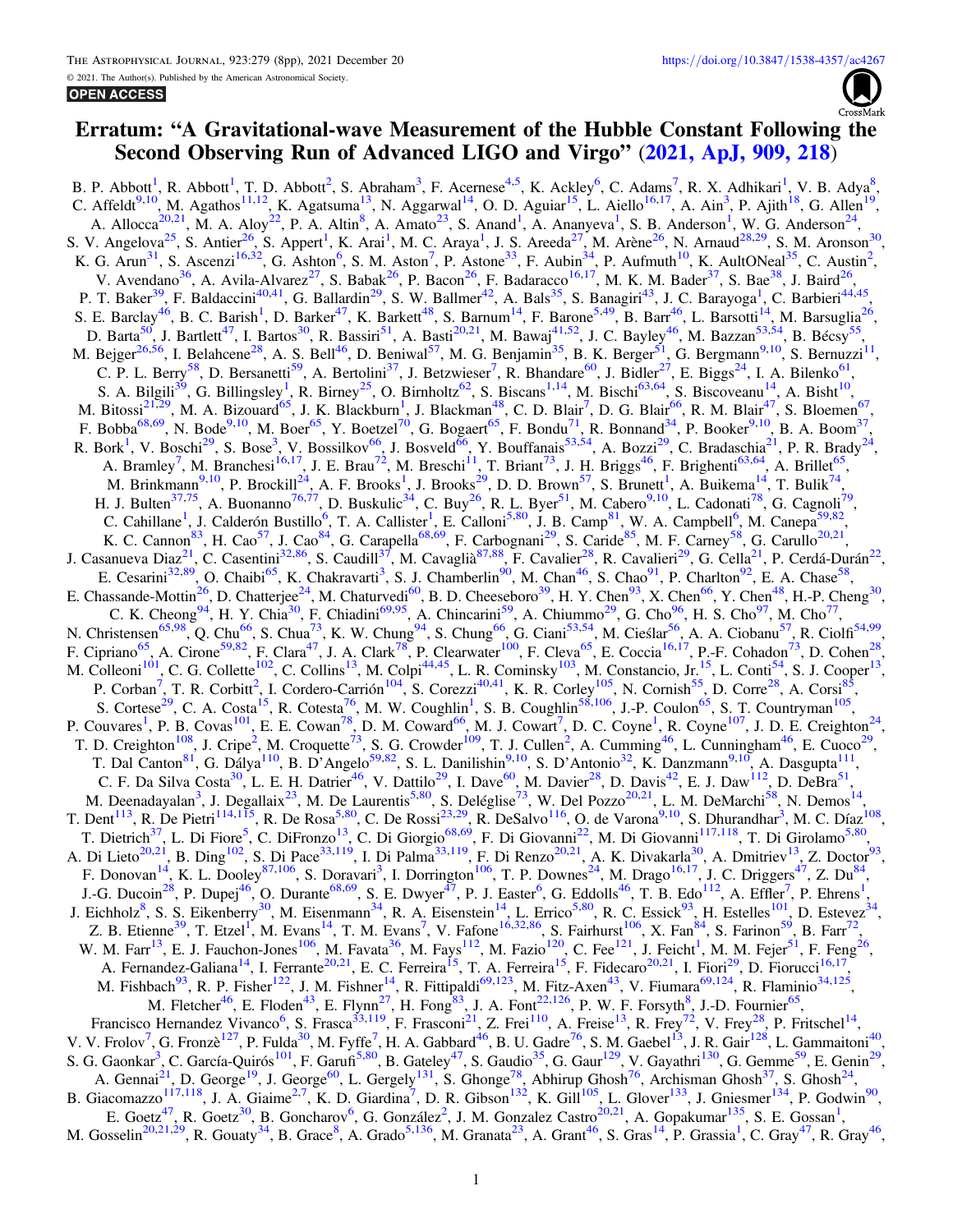G. Greco<sup>63,64</sup>, A. C. Green<sup>30</sup>, R. Green<sup>106</sup>, E. M. Gretarsson<sup>35</sup>, A. Grimaldi<sup>117,118</sup>, S. J. Grimm<sup>16,17</sup>, P. Groot<sup>67</sup>, H. Grote<sup>106</sup>, G. Greeo<sup>63,64</sup>, A. C. Green<sup>30</sup>, R. Green<sup>106</sup>, E. M. Gretarsson<sup>35</sup>, A. Grimaldi<sup>117</sup>, 118, S. J. Grimm<sup>16,17</sup>, P. Groot<sup>67</sup>, H. Grote<sup>106</sup>,<br>
S. Grunewald<sup>76</sup>, P. Gruning<sup>3</sup>, G. M. Guidi<sup>33,64</sup>, H. K. Gulati<sup>111</sup>, Y. Gu J. Jiang<sup>30</sup>, D. S. Johnson<sup>19</sup>, A. W. Jones<sup>13</sup>, D. I. Jones<sup>147</sup>, J. D. Jones<sup>46</sup>, R. Jones<sup>46</sup>, R. J. G. Jonker<sup>37</sup>, L. Ju<sup>66</sup>, J. Junker<sup>9,10</sup> C. V. Kalaghatgi<sup>106</sup>, V. Kalogera<sup>58</sup>, B. Kamai<sup>1</sup>, S. Kandhasamy<sup>3</sup>, G. Kang<sup>38</sup>, J. B. Kanner<sup>1</sup>, S. J. Kapadia<sup>24</sup>, C. Karathanasis<sup>148</sup>, S. Karathanasis<sup>148</sup>, S. Karathanasis<sup>148</sup>, S. Karathanasis<sup>148</sup>, S. Karathanasi N. V. Keerthana<sup>3</sup>, F. Kéfélian<sup>65</sup>, D. Keitel<sup>140</sup>, R. Kennedy<sup>112</sup>, J. S. Key<sup>149</sup>, F. Y. Khalili<sup>61</sup>, I. Khan<sup>16,32</sup>, S. Khan<sup>9,10</sup>, E. A. Khazanov<sup>150</sup>, N. Khetan<sup>16,17</sup>, M. Khursheed<sup>60</sup>, N. Kijbunchoo<sup>8</sup>, Chunglee Kim<sup>151</sup>, J. C. Kim<sup>152</sup>, K. Kim<sup>94</sup>, W. Kim<sup>57</sup>, E. A. Knazanov<sup>107</sup>, N. Knetan<sup>1637</sup>, N. Knursheed<sup>ov</sup>, N. Kijbunchoo<sup>v</sup>, Chunglee Kim<sup>224</sup>, J. C. Kim<sup>222</sup>, K. Kim<sup>27</sup>, W. Kim<sup>27</sup>, W. Kim<sup>27</sup>, W. Kim<sup>27</sup>, W. Kim<sup>27</sup>, W. Kim<sup>27</sup>, W. Kim<sup>253</sup>, Y.-M. Kim<sup>154</sup>, C. Kimball<sup></sup> P. Leaci<sup>33,119</sup>, S. Leavey<sup>9,10</sup>, Y. K. Lecoeuche<sup>47</sup>, C. H. Lee<sup>97</sup>, H. K. Lee<sup>161</sup>, H. M. Lee<sup>162</sup>, H. W. Lee<sup>152</sup>, J. Lee<sup>96</sup>, K. Lee<sup>46</sup>, P. Leaci<sup>23,115</sup>, S. Leavey<sup>313</sup>, Y. K. Lecoeuche<sup>17</sup>, C. H. Lee<sup>27</sup>, H. K. Lee<sup>26</sup>, H. M. Lee<sup>26</sup>, H. W. Lee<sup>26</sup>, K. Lee<sup>26</sup>, K. Lee<sup>26</sup>, K. Lee<sup>26</sup>, K. Lee<sup>26</sup>, K. Lee<sup>26</sup>, K. Lee<sup>26</sup>, K. Lee<sup>26</sup>, K. Lee<sup>26</sup>, K. Lee<sup>26</sup> I. Maksimovic<sup>167</sup>, A. Malik<sup>60</sup>, N. Man<sup>65</sup>, V. Mandic<sup>43</sup>, V. Mangano<sup>33,46,119</sup>, G. L. Mansell<sup>14,47</sup>, M. Manske<sup>24</sup>, M. Mantovani<sup>29</sup> M. Mapelli<sup>53,54</sup>, F. Marchesoni<sup>41,52</sup>, F. Marion<sup>34</sup>, S. Márka<sup>105</sup>, Z. Márka<sup>105</sup>, C. Markakis<sup>19</sup>, A. S. Markosyan<sup>51</sup>, A. Markowitz<sup>1</sup>, E. Marcos<sup>1</sup>, A. Marquina<sup>104</sup>, S. Marsat<sup>26</sup>, F. Martelli<sup>63,64</sup>, I. W. Martin<sup>46</sup>, R. M. Martin<sup>36</sup>, V. Martinez<sup>79</sup>, D. V. Martynov<sup>13</sup>, H. Masalehdan<sup>134</sup>, K. Mason<sup>14</sup>, E. Massera<sup>112</sup>, A. Masserot<sup>34</sup>, T. J. Massing S. C. McGuire<sup>169</sup>, C. McJsaac<sup>140</sup>, J. McJuer<sup>1</sup>, D. J. McManus<sup>8</sup>, T. McRae<sup>8</sup>, S. T. McWilliams<sup>39</sup>, D. Meacher<sup>24</sup>, G. D. Meadors<sup>6</sup>,<br>M. Mehmet<sup>9410</sup>, A. K. Mehta<sup>18</sup>, J. Mcidam<sup>37</sup>, E. Mejuto Villa<sup>69,116</sup>, A. Melato B. D. O'Brien<sup>30</sup>, G. Oganesyan<sup>16,17</sup>, G. H. Ogin<sup>175</sup>, J. J. Oh<sup>153</sup>, S. H. Oh<sup>153</sup>, F. Ohme<sup>9,10</sup>, H. Ohta<sup>83</sup>, M. A. Okada<sup>15</sup>, M. Oliver<sup>101</sup>, B. D. O Brien , G. Oganesyan , G. H. Ogn , J. J. On , S. H. On , F. Oline , H. Onia , M. A. Okada , M. Onvel<br>
P. Opermann<sup>9,10</sup>, Richard J. Oram<sup>7</sup>, B. O'Reilly<sup>7</sup>, R. G. Ormiston<sup>43</sup>, L. F. Ortega<sup>30</sup>, R. O'Shaughnessy<sup>6</sup> B. C. Pant<sup>60</sup>, F. Paoletti<sup>21</sup>, A. Paoli<sup>29</sup>, A. Parida<sup>3</sup>, W. Parker<sup>7, 169</sup>, D. Pascucci<sup>37,46</sup>, A. Pasqualetti<sup>29</sup>, R. Passaquieti<sup>20,21</sup>,<br>D. Passuello<sup>21</sup>, M. Patil<sup>158</sup>, B. Patricelli<sup>20,21</sup>, E. Payne<sup>6</sup>, B. L. Pear H. P. Pfeiffer<sup>76</sup>, M. Phelps<sup>9,10</sup>, K. S. Phukon<sup>3</sup>, O. J. Piccinni<sup>33,119</sup>, M. Pichot<sup>65</sup>, F. Piergiovani<sup>63,64</sup>, V. Pierro<sup>69,116</sup>, G. Pillant<sup>29</sup>, L. Pinard<sup>23</sup>, I. M. Pinto<sup>69,89,116</sup>, M. Pirello<sup>47</sup>, M. Pitkin<sup>46</sup>, W. Plastino<sup>165,166</sup>, R. Poggiani<sup>20,21</sup>, D. Y. T. Pong<sup>94</sup>, S. Ponrathnam<sup>3</sup>,<br>P. Popolizio<sup>29</sup>, E. K. Porter<sup>26</sup>, J. Powell<sup>168</sup>, A. K. Prajapati<sup>111</sup> P. J. Quinonez<sup>35</sup>, F. J. Raab<sup>47</sup>, G. Raaijmakers<sup>37,142</sup>, H. Radkins<sup>47</sup>, N. Radulesco<sup>65</sup>, P. Raffai<sup>110</sup>, S. Raja<sup>60</sup>, C. Rajan<sup>60</sup>,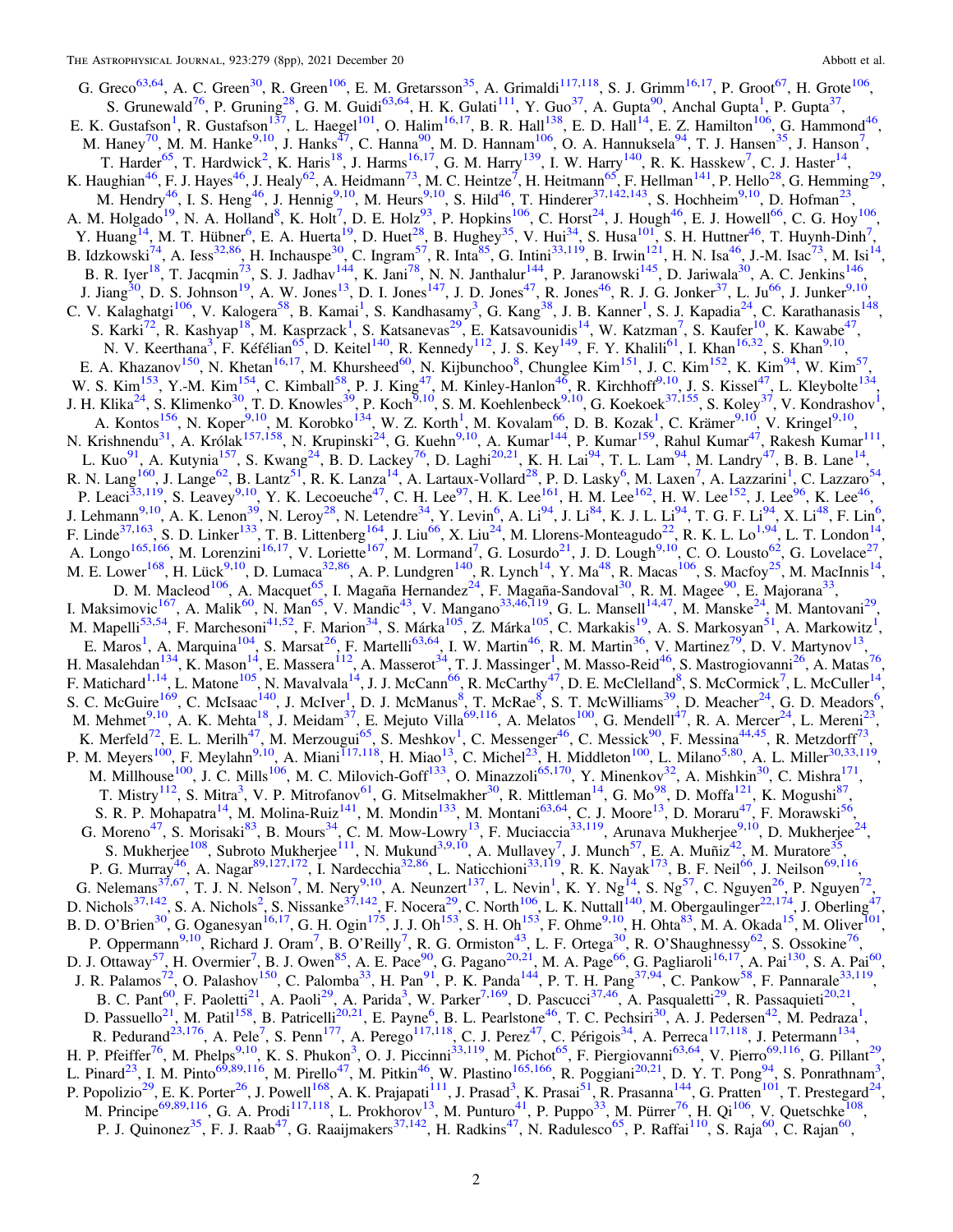<span id="page-3-0"></span>B. Rajbhandari<sup>85</sup>, M. Rakhmanov<sup>108</sup>, K. E. Ramirez<sup>108</sup>, A. Ramos-Buades<sup>101</sup>, Javed Rana<sup>3</sup>, K. Rao<sup>58</sup>, P. Rapagnani<sup>33,119</sup>, V. Raymond<sup>106</sup>, M. Razzano<sup>20,21</sup>, J. Read<sup>27</sup>, T. Regimbau<sup>34</sup>, L. Rei<sup>59</sup>, S. Reid<sup>25</sup>, F. Robinet<sup>28</sup>, A. Rocchi<sup>32</sup>, L. Rolland<sup>34</sup>, J. G. Rollins<sup>1</sup>, V. J. Roman<sup>72</sup>, M. Romanelli<sup>71</sup>, J. Romano<sup>85</sup>, R. Romano<sup>4,5</sup>, C. L. Romel<sup>47</sup>, J. H. Romie<sup>7</sup>, C. A. Rose<sup>24</sup>, D. Rose<sup>27</sup>, K. Rose<sup>121</sup>, D. Rosińska<sup>74</sup> P. Ruggi<sup>-2</sup>, G. Rutins<sup>123</sup>, K. Ryan<sup>77</sup>, S. Sachdev<sup>-90</sup>, T. Sadecki<sup>-47</sup>, M. Sakellariadou<sup>1470</sup>, O. S. Salafia<sup>44443</sup>, L. Salconi<sup>22</sup>,<br>
M. Saleem<sup>51</sup>, A. Samajdar<sup>37</sup>, L. Sammi<sup>6</sup>, E. J. Sanchez<sup>1</sup>, L. E. Sanchez<sup>1</sup>, E. Soutanty 1. Soutanty 1. Soutanty 1. Soutanty 1. South 1. A. F. Spencer 1, M. Spera 1. A. K. Strvastava 1. V. Strvastava<br>
K. Staats<sup>58</sup>, C. Stachie<sup>65</sup>, M. Standke<sup>9,10</sup>, D. A. Steer<sup>26</sup>, M. Steinke<sup>9,10</sup>, J. Steinlechn A. L. Sulver , V. Sulli , I. Z. Sullinescales , L. Sull , S. Sulli , A. Sur , J. Sulesh , P. J. Sulton , B. L. Swinkers<br>
M. J. Szczepańczyk<sup>35</sup>, M. Tacca<sup>37</sup>, S. C. Tait<sup>46</sup>, C. Talbot<sup>6</sup>, D. B. Tanner<sup>30</sup>, D. Tao<sup>1</sup>, M. K. W. Tsang<sup>27</sup>, M. Tse<sup>143</sup>, R. Tso<sup>48</sup>, L. Tsukada<sup>83</sup>, D. Tsuna<sup>83</sup>, T. Tsutsui<sup>83</sup>, D. Tuyenbayev<sup>108</sup>, K. Ueno<sup>83</sup>, D. Ugolini<sup>192</sup>,<br>C. S. Unnikrishnan<sup>135</sup>, A. L. Urban<sup>2</sup>, S. A. Usman<sup>93</sup>, H. Vallbruch<sup>10</sup>, G. Vaje B. Wilke M. Wysocki<sup>62</sup>, S. Xiao<sup>1</sup>, R. Xu<sup>109</sup>, H. Wuter (a. C. C. Yancey<sup>77</sup>, L. Yang<sup>120</sup>, Y. Yang<sup>30</sup>, Z. Yang<sup>43</sup>, M. J. Yap<sup>8</sup>, M. Yazback<sup>30</sup>, D. W. Yeeles<sup>106</sup>, Hang Yu<sup>14</sup>, Haocun Yu<sup>14</sup>, S. H. R. Yuen<sup>94</sup>, A. K.

The LIGO Scientific Collaboration and the Virgo Collaboration

<sup>1</sup> LIGO, California Institute of Technology, Pasadena, CA 91125, USA; spokesperson@ligo.org, virgo-spokesperson@ego-gw.it

<sup>2</sup> Louisiana State University, Baton Rouge, LA 70803, USA

<sup>3</sup> Inter-University Centre for Astronomy and Astrophysics, Pune 411007, India

<sup>4</sup> Dipartimento di Farmacia, Università di Salerno, I-84084 Fisciano, Salerno, Italy

<sup>5</sup> INFN, Sezione di Napoli, Complesso Universitario di Monte S.Angelo, I-80126 Napoli, Italy <sup>6</sup> OzGrav, School of Physics & Astronomy, Monash University, Clayton 3800, Victoria, Australia

LIGO Livingston Observatory, Livingston, LA 70754, USA

<sup>8</sup> OzGrav, Australian National University, Canberra, Australian Capital Territory 0200, Australia

9 Max Planck Institute for Gravitational Physics (Albert Einstein Institute), D-30167 Hannover, Germany<br><sup>10</sup> Leibniz Universität Hannover, D-30167 Hannover, Germany

<sup>11</sup> Theoretisch-Physikalisches Institut, Friedrich-Schiller-Universität Jena, D-07743 Jena, Germany

University of Cambridge, Cambridge CB2 1TN, UK

<sup>13</sup> University of Birmingham, Birmingham B15 2TT, UK

<sup>14</sup> LIGO, Massachusetts Institute of Technology, Cambridge, MA 02139, USA <sup>15</sup> Instituto Nacional de Pesquisas Espaciais, 12227-010 São José dos Campos, São Paulo, Brazil<br><sup>15</sup> Gran Sasso Science Institute (GSSI), I-67100 L'Aquila, Italy

<sup>17</sup> INFN, Laboratori Nazionali del Gran Sasso, I-67100 Assergi, Italy

<sup>18</sup> International Centre for Theoretical Sciences, Tata Institute of Fundamental Research, Bengaluru 560089, India

NCSA, University of Illinois at Urbana-Champaign, Urbana, IL 61801, USA<br>
<sup>20</sup> Università di Pisa, I-56127 Pisa, Italy

<sup>21</sup> INFN, Sezione di Pisa, I-56127 Pisa, Italy

<sup>22</sup> Departamento de Astronomía y Astrofísica, Universitat de València, E-46100 Burjassot, València, Spain

Laboratoire des Matériaux Avancés (LMA), CNRS/IN2P3, F-69622 Villeurbanne, France<br>Laboratoire des Matériaux Avancés (LMA), CNRS/IN2P3, F-69622 Villeurbanne, France<br><sup>24</sup> University of Wisconsin-Milwaukee, Milwaukee, WI 5320

SUPA, University of Strathclyde, Glasgow G1 1XO, UK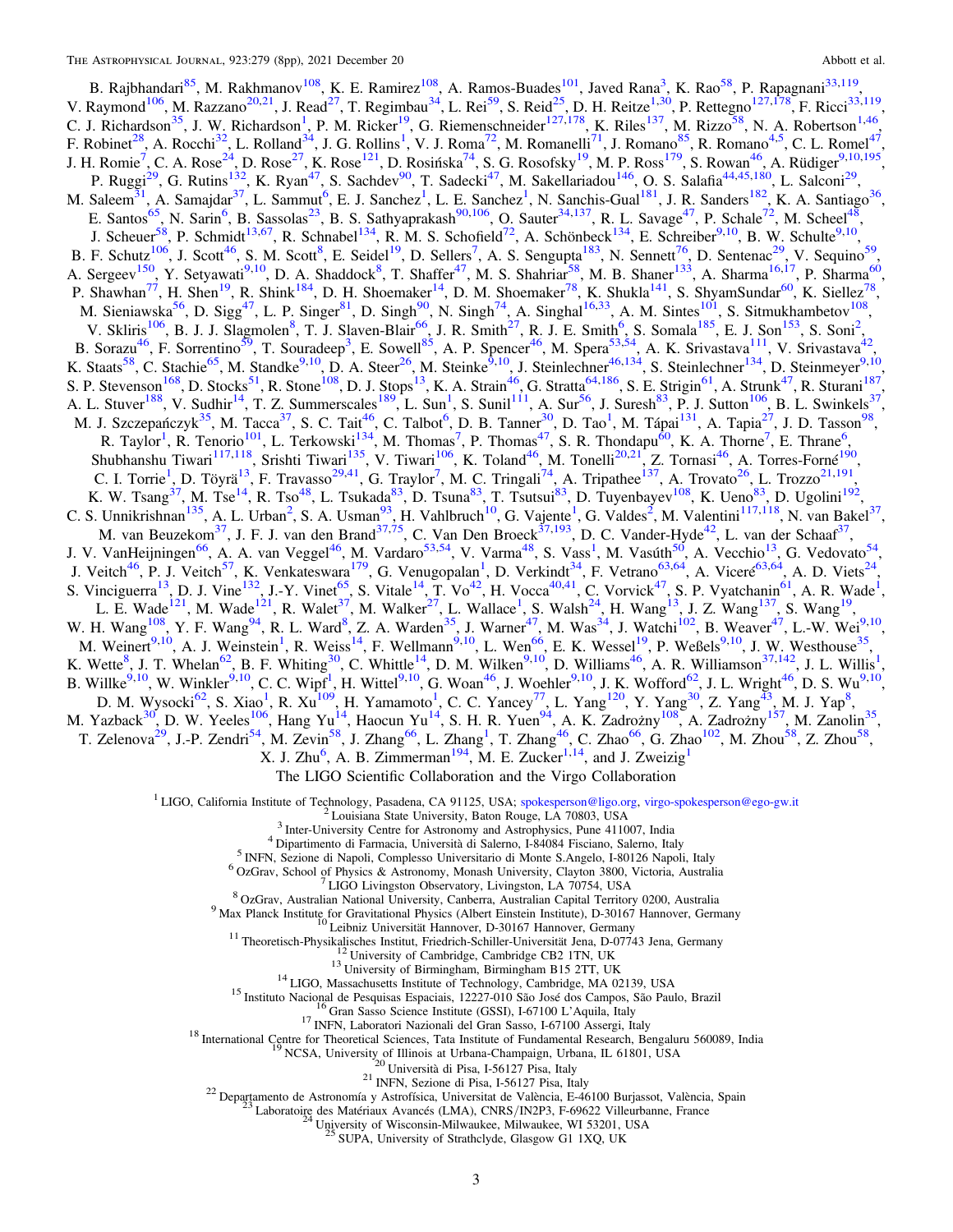<span id="page-4-0"></span><sup>26</sup> APC, AstroParticule et Cosmologie, Université Paris Diderot, CNRS/IN2P3, CEA/Irfu, Observatoire de Paris, Sorbonne Paris Cité, F-75205 Paris Cedex 13,<br>France

<sup>27</sup> California State University Fulneron, Fullerton, CA 92831, USA<br>
<sup>27</sup> California State University Fullerton, Fullerton, CA 92831, USA<br>
<sup>29</sup> European Gravitational Observatory (EGO), 1-56021 Cascina, Pisa, Italy<br>
<sup>39</sup>

<sup>45</sup> INFN, Sezione di Milano-Bicocca, I-20126 Milano, Italy <sup>46</sup> SUPA, University of Glasgow, Glasgow G12 8QQ, UK <sup>47</sup> LIGO Hanford Observatory, Richland, WA 99352, USA <sup>48</sup> Caltech CaRT, Pasadena, CA 91125, USA <sup>49</sup> Dipartimento di Medicina, Chirurgia e Odontoiatria "Scuola Medica Salernitana,"Università di Salerno, I-84081 Baronissi, Salerno, Italy <sup>50</sup> Wigner RCP, RMKI, H-1121 Budapest, Konkoly Thege Miklós út 29-33, Hungary <sup>51</sup> Stanford University, Stanford, CA 94305, USA <sup>52</sup> Università di Camerino, Dipartimento di Fisica, I-62032 Camerino, Italy <sup>53</sup> Università di Padova, Dipartimento di Fisica e Astronomia, I-35131 Padova, Italy <sup>54</sup> INFN, Sezione di Padova, I-35131 Padova, Italy <sup>55</sup> Montana State University, Bozeman, MT 59717, USA <sup>56</sup> Nicolaus Copernicus Astronomical Center, Polish Academy of Sciences, 00-716, Warsaw, Poland <sup>57</sup> OzGrav, University of Adelaide, Adelaide, South Australia 5005, Australia <sup>58</sup> Center for Interdisciplinary Exploration & Research in Astrophysics (CIERA), Northwestern University, Evanston, IL 60208, USA <sup>59</sup> INFN, Sezione di Genova, I-16146 Genova, Italy <sup>60</sup> RRCAT, Indore, Madhya Pradesh 452013, India <sup>61</sup> Faculty of Physics, Lomonosov Moscow State University, Moscow 119991, Russia <sup>62</sup> Rochester Institute of Technology, Rochester, NY 14623, USA <sup>63</sup> Università degli Studi di Urbino "Carlo Bo," I-61029 Urbino, Italy <sup>64</sup> INFN, Sezione di Firenze, I-50019 Sesto Fiorentino, Firenze, Italy <sup>65</sup> Artemis, Université Côte d'Azur, Observatoire Côte d'Azur, CNRS, CS 34229, F-06304 Nice Cedex 4, France <sup>66</sup> OzGrav, University of Western Australia, Crawley, Western Australia 6009, Australia <sup>67</sup> Department of Astrophysics/IMAPP, Radboud University Nijmegen, P.O. Box 9010, 6500 GL Nijmegen, The Netherlands <sup>68</sup> Dipartimento di Fisica "E.R. Caianiello,"Università di Salerno, I-84084 Fisciano, Salerno, Italy <sup>69</sup> INFN, Sezione di Napoli, Gruppo Collegato di Salerno, Complesso Universitario di Monte S. Angelo, I-80126 Napoli, Italy <sup>70</sup> Physik-Institut, University of Zurich, Winterthurerstrasse 190, 8057 Zurich, Switzerland <sup>71</sup> Univ Rennes, CNRS, Institut FOTON—UMR6082, F-3500 Rennes, France <sup>72</sup> University of Oregon, Eugene, OR 97403, USA <sup>73</sup> Laboratoire Kastler Brossel, Sorbonne Université, CNRS, ENS-Université PSL, Collège de France, F-75005 Paris, France <sup>74</sup> Astronomical Observatory Warsaw University, 00-478 Warsaw, Poland

<sup>91</sup> National Tsing Hua University, Hinchu City, 30013 Taiwan, Republic Of China<br><sup>92</sup> Charles Stury University, Wagga Wagga, New South Wales 2678, Australia<br><sup>93</sup> University of Chicago, Chicago, IL 60637, USA<br><sup>94</sup> The Chine

<sup>74</sup> Astronomical Observatory Warsaw University, 00-478 Warsaw, Poland<br>
<sup>75</sup> VU University Amsterdam, 1081 HV Amsterdam, The Netherlands<br>
<sup>76</sup> VU University of Maylinda Physics (Albert Einstein Institute), D-14476 Potsdam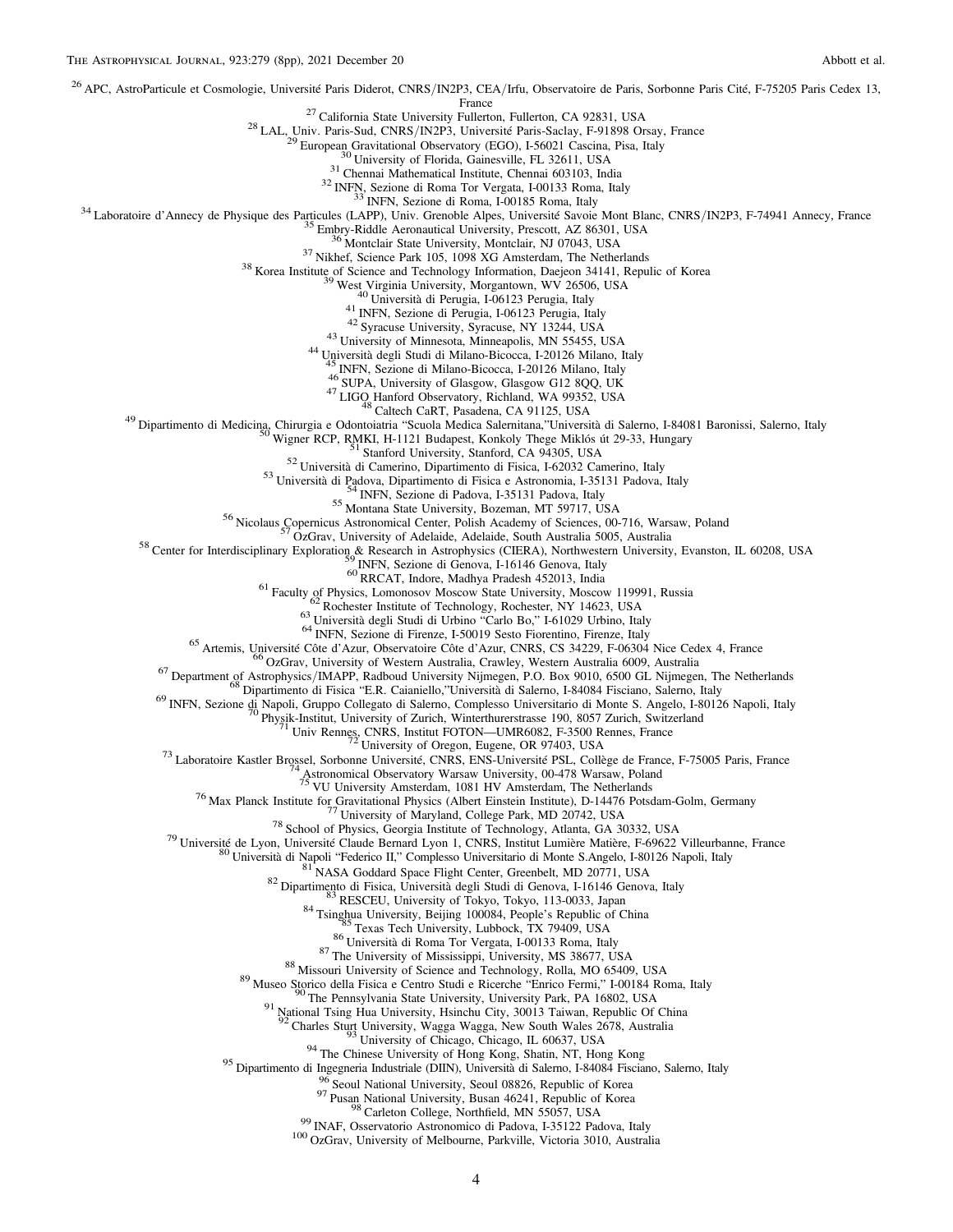<span id="page-5-0"></span><sup>101</sup> Universitat de les Illes Balears, IAC3—IEEC, E-07122 Palma de Mallorca, Spain<br><sup>102</sup> Université Libre de Bruxelles, Brussels B-1050, Belgium<br><sup>103</sup> Sonoma State University, Rohnert Park, CA 94928, USA<br><sup>104</sup> Departamen <sup>107</sup> University of Rhode Island, Kingston, RI 02881, USA<br><sup>108</sup> The University of Texas Rio Grande Valley, Brownsville, TX 78520, USA<br><sup>109</sup> Bellevue College, Bellevue, WA 98007, USA<br><sup>110</sup> MTA-ELTE Astrophysics Research Gro <sup>118</sup> Dipartimento di Ingegneria, Università del Sannio, I-82100 Benevento, Italy<br>
<sup>117</sup> Università di Trento, Dipartimento di Fisica, I-38123 Povo, Trento, Italy<br>
<sup>117</sup> Università di Trento, Dipartimento di Fisica, I-3812 <sup>126</sup> Observatori Astronòmic, Universitat de València, E-46980 Paterna, València, Spain<br>
<sup>128</sup> School of Mathematics, University of Edinburgh, Edinburgh EH9 3FD, UK<br>
<sup>129</sup> Institute Of Advanced Research, Gandhinagar 38242 <sup>142</sup> GRAPPA, Anton Pannekoek Institute for Astronomy and Institute for High-Energy Physics, University of Amsterdam, Science Park 904, 1098 XH Amsterdam,<br>
<sup>143</sup> Delta Institute for Theoretical Physics, Science Park 904, <sup>148</sup> Institut de Física d'Altes Energies (IFAE), Barcelona Institute of Science and Technology, and ICREA, E-08193 Barcelona, Spain<br>
<sup>150</sup> Iniversity of Washington Bothell, Bothell, WA 98011, USA<br>
<sup>150</sup> Institute of Appli <sup>5</sup> Maastricht University, P.O. Box 616, 6200 MD Maastricht, The Netherlands<br><sup>156</sup> Bard College, 30 Campus Rd, Annandale-On-Hudson, NY 12504, USA<br>157 NCBJ, 05-400 Świerk-Otwock, Poland <sup>158</sup> Institute of Mathematics, Polish Academy of Sciences, 00656 Warsaw, Poland<br><sup>159</sup> Cornell University, Ithaca, NY 14850, USA<br><sup>160</sup> Hillsdale College, Hillsdale, M1 49242, USA<br><sup>161</sup> Hanyang University, Seoul 04763, Rep <sup>170</sup> Centre Scientifique de Monaco, 8 quai Antoine Ier, MC-98000, Monaco <sup>171</sup> Indian Institute of Technology Madras, Chennai 600036, India<br><sup>172</sup> Institut des Hautes Etudes Scientifiques, F-91440 Bures-sur-Yvette, France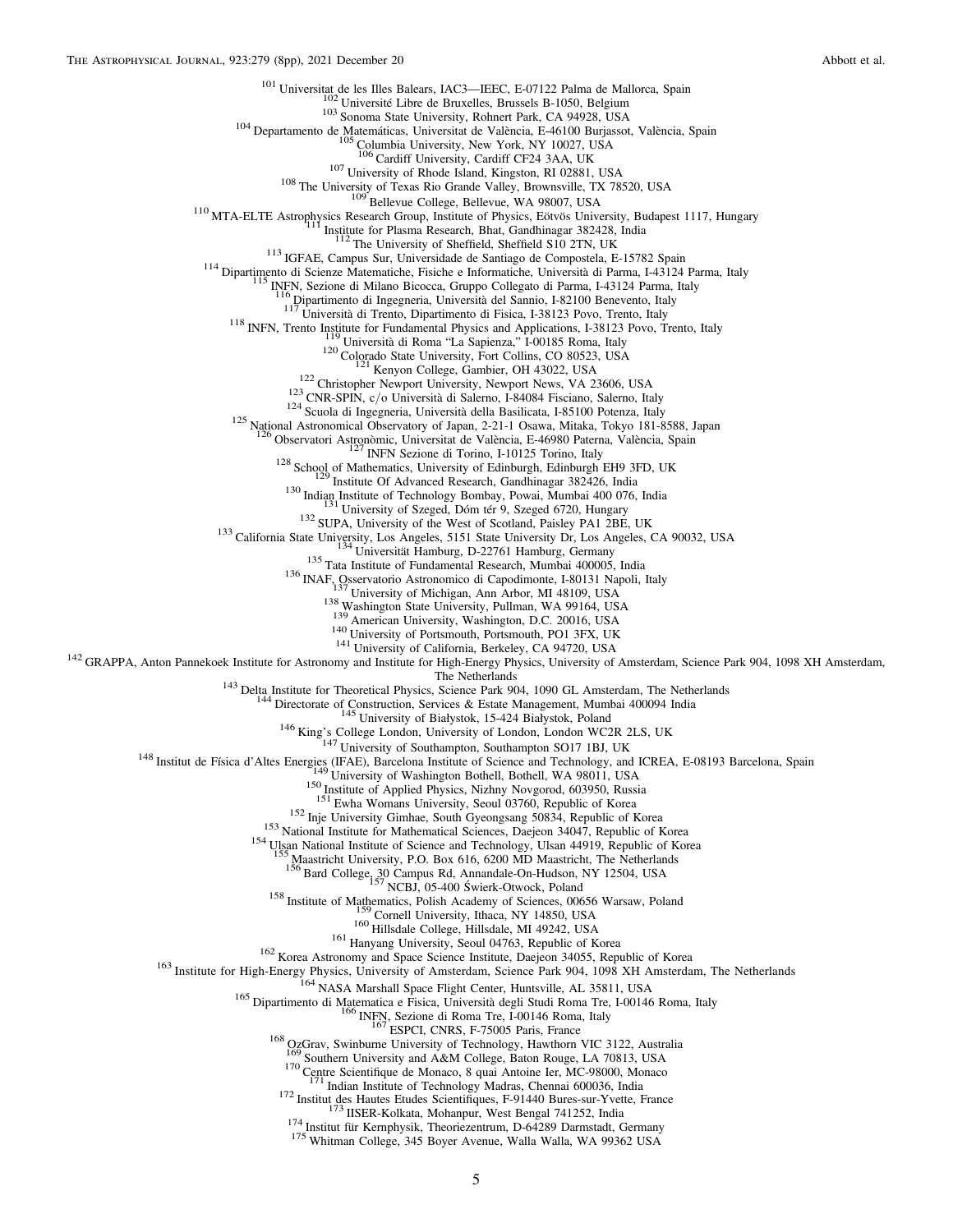<span id="page-6-0"></span><sup>176</sup> Université de Lyon, F-69361 Lyon, France<br><sup>177</sup> Hobart and William Smith Colleges, Geneva, NY 14456, USA<br><sup>178</sup> Dipartimento di Fisica, Università degli Studi di Torino, I-10125 Torino, Italy<br><sup>179</sup> University of Washi

<sup>187</sup> International Institute of Physics, Universidade Federal do Rio Grande do Norte, Natal RN 59078-970, Brazil<br><sup>188</sup> Villanova University, 800 Lancaster Ave, Villanova, PA 19085, USA<br><sup>189</sup> Andrews University, Berrien S

Received 2021 November 8; published 2021 December 29

#### 1. Introduction

This erratum reports two errors, found respectively in the gwcosmo codebase used for estimating the Hubble constant  $H_0$ (Gray et al. [2020](#page-8-0)), and an associated galaxy catalog preprocessing script, both of which affect the results of the published article (Abbott et al. [2021](#page-8-0)).

The first of the two errors is the absence of a factor of  $1/(1+z)$ , where z is the galaxy redshift, in the in-catalog terms of the  $H_0$ likelihood within the implementation of Equation (7) in the published article. This factor should be present in order to account for cosmological time dilation while providing a prior from the galaxy redshift distribution. The introduction of this factor affects the results only marginally, since the corrections modify both the numerator and the denominator of the expression in Equation (7), and only a higher-order effect propagates to the final results. This, however, changes Figure 2 of the published article, since the correction of the error affects only the numerator of the quantity  $p_{cat}(z)/p_{vol}(z)$  plotted in the figure. The revised Figure 2 is provided here.



Figure 2. Probability distribution for the redshifts of potential host galaxies  $p_{\text{cat}}(z)$ , with redshift uncertainties taken into account, divided out by a uniform in comoving volume distribution  $p_{\text{vol}}(z)$  of galaxies. When computing  $p_{\text{cat}}(z)$  we include all galaxies brighter than  $0.05L_g^*$  within the corresponding event's 99% sky localization region and weight each galaxy by weights proportional to their g-band luminosity (solid lines) as well as with uniform weights (dotted lines). We show these distributions for the DES-Y1 galaxies within the GW170814 sky localization region. We also show the 90% median estimated redshift range for GW170814 (calculated assuming a Planck 2015 cosmology) for reference.

Original content from this work may be used under the terms  $\bigcirc$  $|$  (cc) of the [Creative Commons Attribution 4.0 licence.](http://creativecommons.org/licenses/by/4.0/) Any further distribution of this work must maintain attribution to the author(s) and the title of the work, journal citation and DOI.

 $195$  Deceased, July 2018.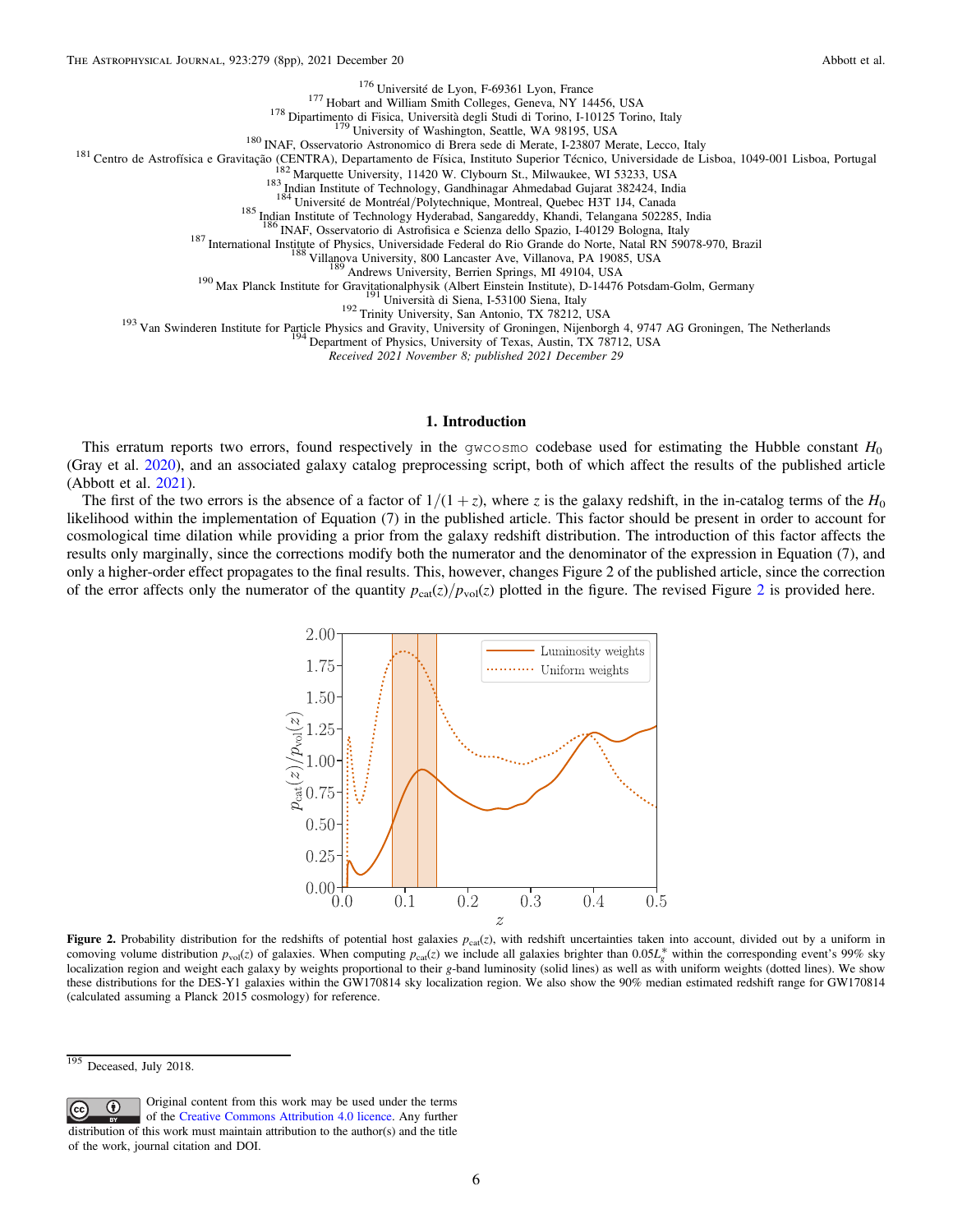<span id="page-7-0"></span>

Figure 3. Individual estimates of  $H_0$  from the six binary black hole detections which satisfy the selection criterion of network  $S/N > 12$  in at least one search pipeline. These results assume a  $m^{-1.6}$  power-law distribution on masses and a non-evolving rate model. All results assume a prior on  $H_0$  uniform in the interval [20, 140] km s<sup>-1</sup> Mpc<sup>-1</sup> (dotted blue). We also show the estimates of  $H_0$  from CMB (Planck; Aghanim et al. [2020](#page-8-0)) and supernova observations (SH0ES; Riess et al. [2019](#page-8-0)).



Figure 4. The gravitational-wave measurement of  $H_0$  (dark blue) from the detections in the first two observing runs of Advanced LIGO and Virgo. The GW170817 estimate (orange) comes from the identification of its host galaxy NGC4993 (Abbott et al. [2017](#page-8-0)). The additional contribution comes from binary black holes in association with appropriate galaxy catalogs; for GW170814 we use the DES-Y1 galaxy catalog, while for the remaining five BBHs, GW150914, GW151226, GW170104, GW170608, and GW170809, we use the GLADE catalog. The 68% maximum a posteriori intervals are indicated with the vertical dashed lines. All results assume a prior on  $H_0$  uniform in the interval [20, 140] km s<sup>-</sup> et al. [2020](#page-8-0)) and supernova observations (SH0ES; Riess et al. [2019](#page-8-0)).

The second error reflects a mistake in our understanding of redshift uncertainties reported in the GLADE galaxy catalog (Dálya et al. [2018](#page-8-0)). For a significant fraction of galaxies in the GLADE catalog, the redshift uncertainties are reported as an absolute error  $\Delta z$ . We had erroneously interpreted this as a relative error. This primarily affects the contribution from the 2MPZ galaxies with